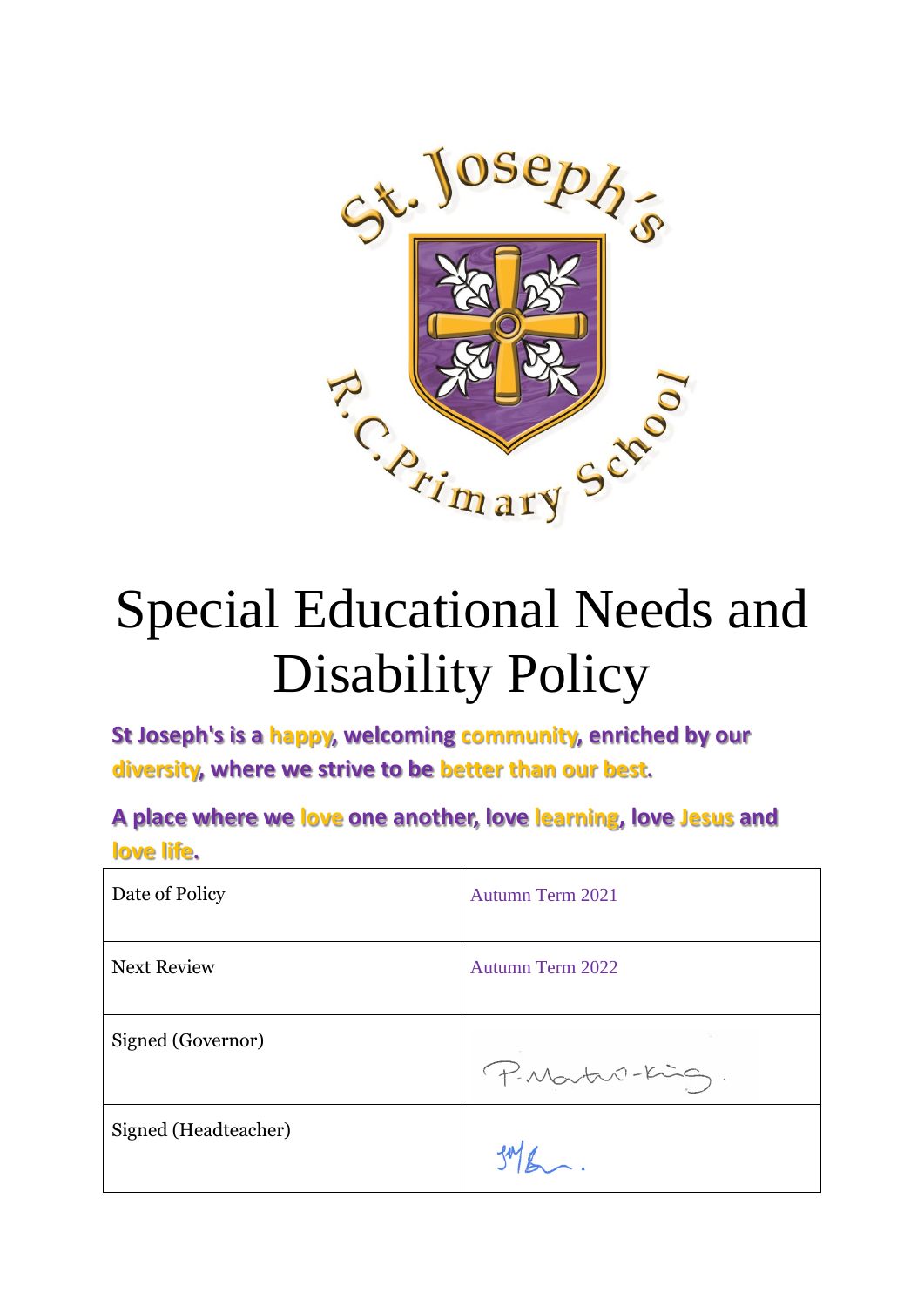# **St. Joseph's R.C. Primary School**

### Special Educational Needs and Disability Policy

Here at St Joseph's, where every aspect of school life is built upon Gospel Values, we seek to create an atmosphere supported through prayer and worship, whereby everyone who has an interest in our community can feel valued and believe their happiness is the pursuit of all, as we grow closer to Jesus Christ.

Through a curriculum that supports the holistic development of each child by encouraging them to reach their full potential, we will maintain a high quality education, within the resources available, and seek to develop the necessary partnership links with home and parish, so that all are able to participate as members in the wider community.

# **Introduction**

The Governing Body and the Headteacher have overall responsibility for the school's Special Educational Needs Policy.

- The school's SENDCO is Mrs A Toward.
- The Governor responsible for SEND is Miss D English.
- The day-to-day implementation of this policy is the responsibility of all staff in the school.

• The SENDCo and link governor ensure that the Special Educational Needs policy works within the guidelines and inclusion policies of the Code of Practice (2014), the Local Education Authority and all other policies within the school including:

- $\neg$  Child Protection and Safeguarding Policy
- $\neg$  Admissions Policy
- $\neg$  Medical Policy
- $\neg$  Behaviour Policy

# **Rationale**

The following policy is informed by the Special Needs Code of Practice 2014 and the Children and Families Act 2014 which the school has a statutory obligation to adhere to. **Definition of special educational needs (SEN) or a disability**

At St. Joseph's R.C. Primary School we have adopted the definition for SEND and for disability from the SEND Code of Practice (2014). This states: SEND:

• A child or young person has special educational needs if he or she has a learning difficulty or disability which calls for special educational provision to be made for him or her.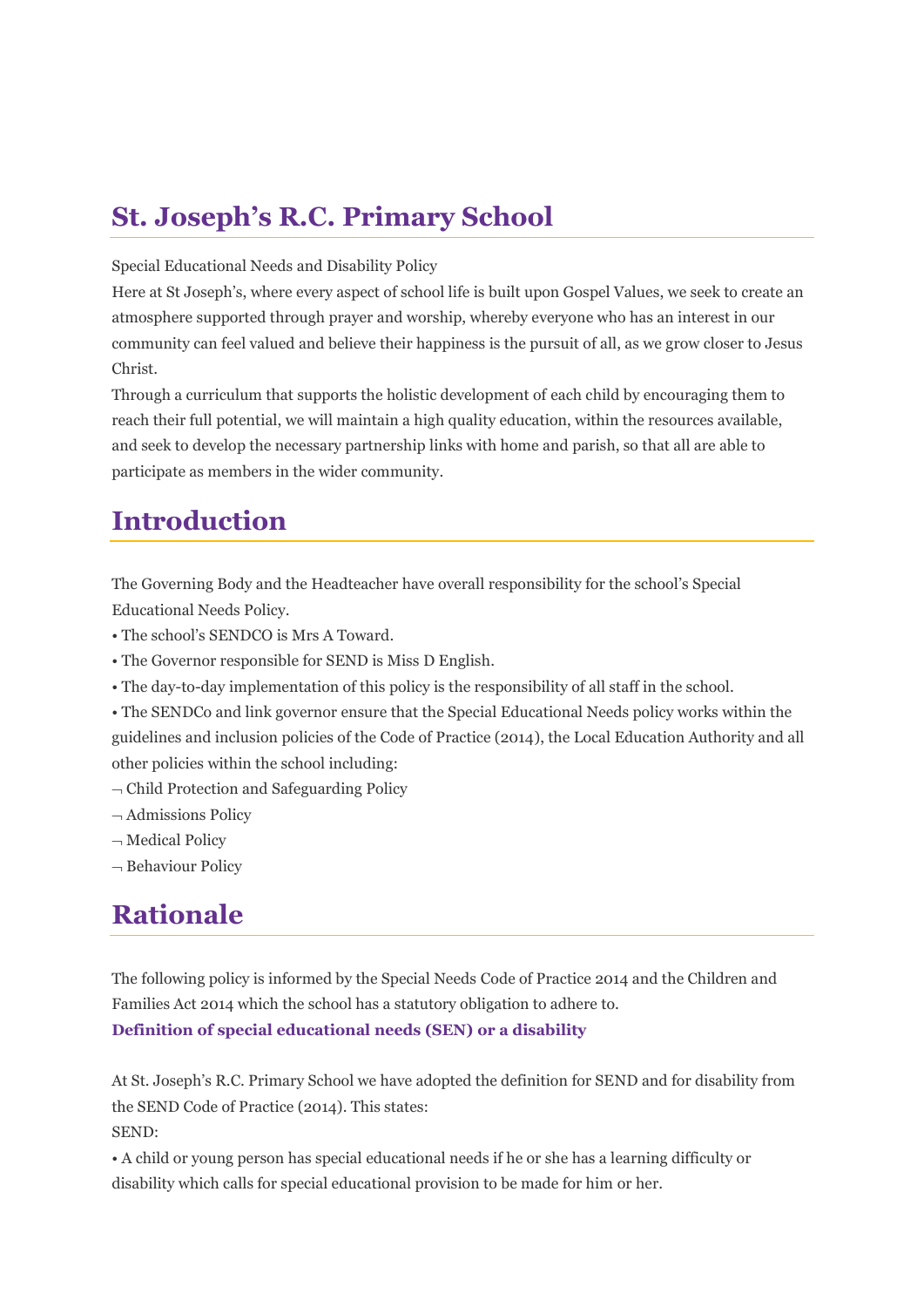• A child of compulsory school age or a young person has a learning difficulty or disability if he or she:

 $\rightarrow$  has a significantly greater difficulty in learning than the majority of others of the same age

 $\rightarrow$  Has a disability which prevents or hinders him or her from making use of facilities of a kind generally provided for others of the same age in mainstream school.

• Special educational provision means educational or training provision that is additional to, or different from, that made generally for others of the same age in a mainstream setting in England. Disability:

• Many children and young people who have SEND may have a disability under the Equality Act 2010 – that is '…a physical or mental impairment which has a long-term and substantial adverse effect on their ability to carry out normal day-to-day activities'. This definition includes sensory impairments such as those affecting sight or hearing, and long-term health conditions such as asthma, diabetes, epilepsy, and cancer.

# **Objectives**

• To support all children to develop to their full potential irrespective of ability, disability, race, gender or background and to give everyone access to the whole curriculum.

- To provide a clear identification path for pupils with special educational needs and disabilities
- To develop a clear, graduated approach to supporting pupils with additional educational needs
- To involve parents in a partnership of support

• To ensure that the needs of pupils with SEND are identified, assessed, planned for and regularly reviewed to improve outcomes

- To enable pupils with SEND to achieve their potential
- To ensure all pupils are included in every aspect of school life
- To promote effective partnership working both within school and with external agencies

• To take into account the views, wishes, aspirations and feelings of pupils (according to age and ability).

### **Identification, Assessment and Provision**

The school is committed to early identification of special educational need and adopts a graduated response to meeting pupil's special educational needs in line with the 2014 Code of Practice. School recognises that early identification is the solution to improving long term outcomes for pupils. Provision for children with special educational needs is a matter for the whole school. The Governing Body, the school's Headteacher, the SENDCO and all other members of staff, particularly class teachers and teaching assistants, have important day–to–day responsibilities. All teachers are teachers of children with special educational needs and differentiated quality first teaching is a priority for all pupils including those with SEND. The school will assess each child's current levels of attainment on entry in order to ensure that they build on the patterns of learning and experience already established during the child's pre-school years. If the child already has an identified special educational need, the class teacher and SENDCO will use any prior information to: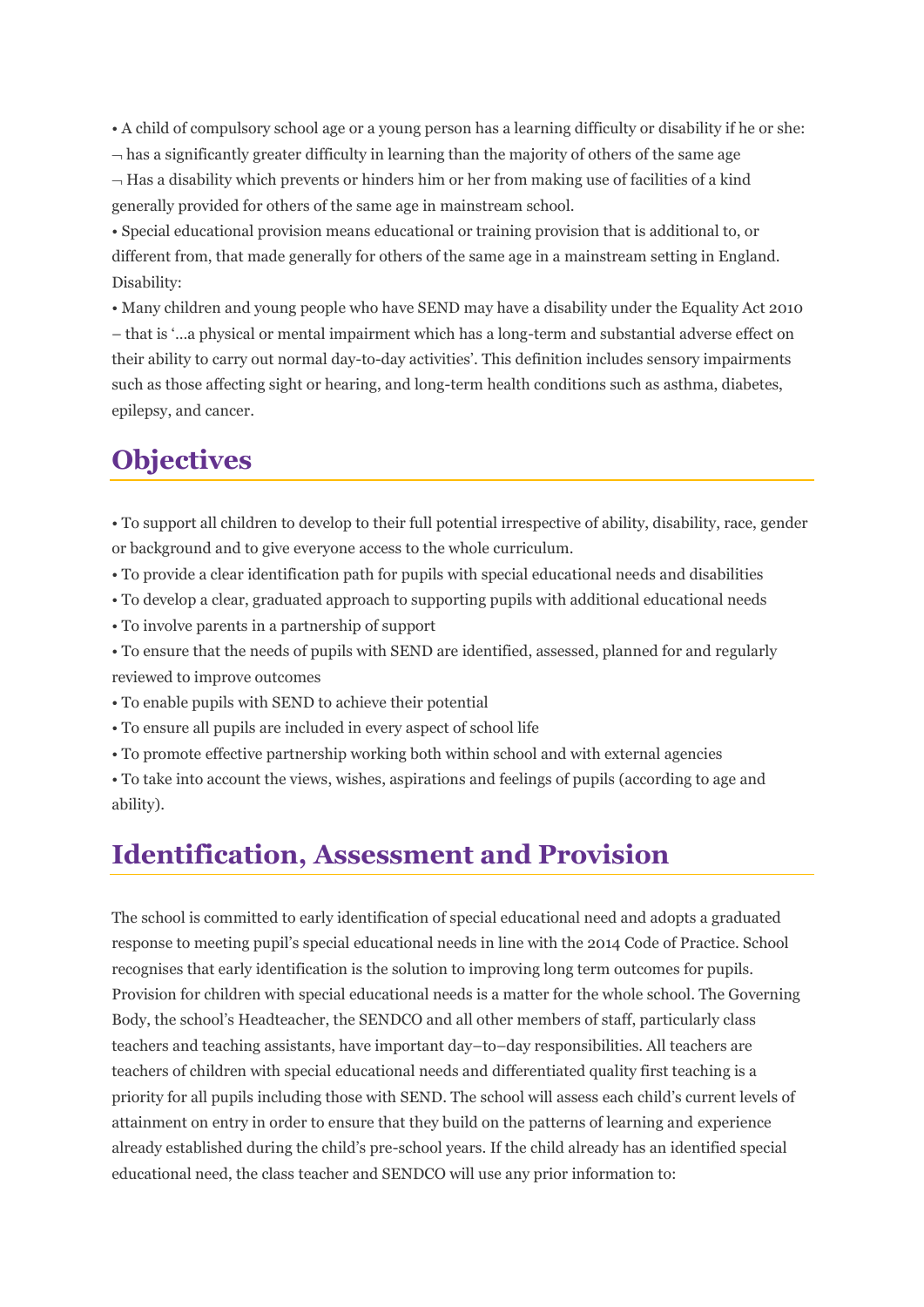- Provide starting points for the development of an appropriate personalised curriculum.
- Identify and focus attention on supporting the child within the class and the wider school day.
- Use assessment processes to identify learning difficulties, disabilities and support needs.

• Ensure on-going observation and assessments provide regular feedback about the child's achievements and experiences to form the basis for planning the next steps of the child's learning.

• Ensure that there is a programme of assess, plan, do and review

A range of evidence is collected through the usual assessment and monitoring procedures adopted for all pupils and action is taken if this suggests that the learner is making less than expected progress despite high quality targeted teaching within the classroom. If this is the case the pupil will be discussed with the SENDCO in order to decide if additional/different provision is required and if so what form this provision needs to take. Support will be put into place immediately to secure better progress for the pupil. The pupil will also be registered on the school's SEND register if the school decides that the pupil requires different/additional support in order to make good progress and achieve the desired outcomes. PIVAT assessments may be used to track pupil progress and to provide class teachers with support in identifying areas of strength and areas for development. Where this is not appropriate the Early Years Foundation Stage Profile and/or the National Curriculum will be used to assess pupils.

### **Categories of SEN**

Pupils identified within school as having SEND will be registered on the school's SEND register under one of the four broad areas of need as defined in the Code of Practice 2014(COP):

### **Communication and Interaction**

Children may have speech and language delay, impairments or disorders, hearing impairments or Autistic Spectrum Disorder.

#### **Cognition and Learning**

Children may experience general or specific learning difficulties such as dyslexia and require systematic programmes to aid progression. Such requirements may also apply to some extent to children with physical and sensory impairments and Autistic Spectrum Disorder. Specific learning difficulties include, for example, Dyslexia and Dyspraxia.

#### **Social and Emotional Mental Health**

Children may be withdrawn or isolated, disruptive or disturbing, over-active, impulsive or lacking in concentration, have immature social skills or present challenging behaviour.

#### **Sensory and/or Physical Difficulties**

Children may have profound and permanent deafness, may be blind or partially sighted or suffer lesser or temporary levels of loss. They may have physical impairments arising from physical, neurological or metabolic causes and require access to specific facilities or equipment. Their difficulties may cause them emotional stress or physical fatigue.

The identification and assessment of the special educational needs of children whose first language is not English requires particular care. Where there is uncertainty about a particular child, a teacher will look carefully at all aspects of the child's performance in different subjects to establish whether the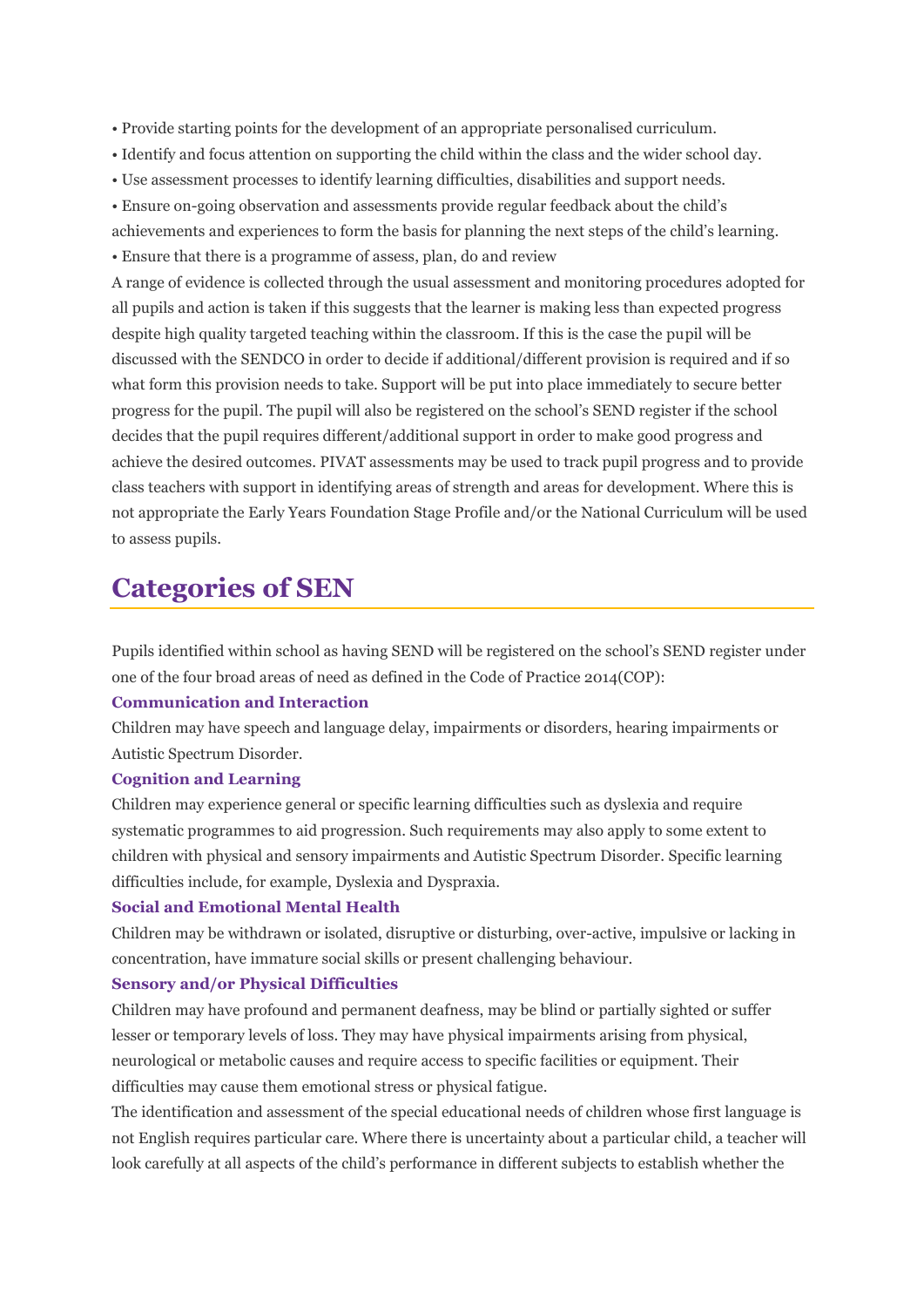difficulties are due to limitations in their command of English or arises from special educational needs. External advice/assessment will be sought if necessary.

# **Graduated Approach**

Where a pupil is identified as having SEND, school takes action to remove all possible barriers to learning and put effective special educational provision in place. This provision is revisited through the assess, plan, do and review cycle. This is to ensure children are making good progress and that the provision is meeting their needs.

Children who are identified as having SEND will be supported appropriately with school making provision to meet children's needs. Additionally school will also request advice and support from external agencies to support in planning provision for children. Professionals from external agencies who have given advice to support children will be invited to monitor and review progress. Parents will be kept informed of proposed support and the involvement of outside agencies.

If children have a high level of need and are not making adequate progress through support provided from school and external agency advice, school may apply for an Education and Health Care Plan. An application may be made to the Local Authority for a statutory assessment, with the Authority deciding on the most suitable provision to meet the child's needs. This will follow multi agency meetings where the needs of the child and provision to meet these needs are agreed. This will be reviewed annually.

Provision is made to ensure transitions between Key Stages and year groups are as smooth as possible. Information about children will be passed on to the new class teacher in advance and a planning meeting will take place between the new and current class teacher. Children will spend time in their new classrooms to familiarise themselves with class layout and staff in the new environment. If necessary, additional time and provision will be afforded to ensure transitions are as easy as possible. If a child moves to another school their needs will be discussed with the SENDCO from the new school and a meeting will be arranged with the SENDCO from both schools and the child's parents. All documentation will be passed on to the new school as soon as possible. Transition visits will be arranged between the schools so children can familiarise themselves with their new environment.

# **Roles and Responsibilities**

As a school community, we share the responsibility for addressing the needs of the children with SEN. The Governing Body, the headteacher, SENDCO, class teachers, teaching assistants and parents all have important roles to play.

### **The Governing Body will:**

- Ensure that provision is made for pupils with SEND.
- Ensure that teachers are aware of the importance of identifying and providing for children with SEND.

• Have regard for the Code of Practice in respect of their duties towards pupils with SEND ensuring that pupils receive all necessary support.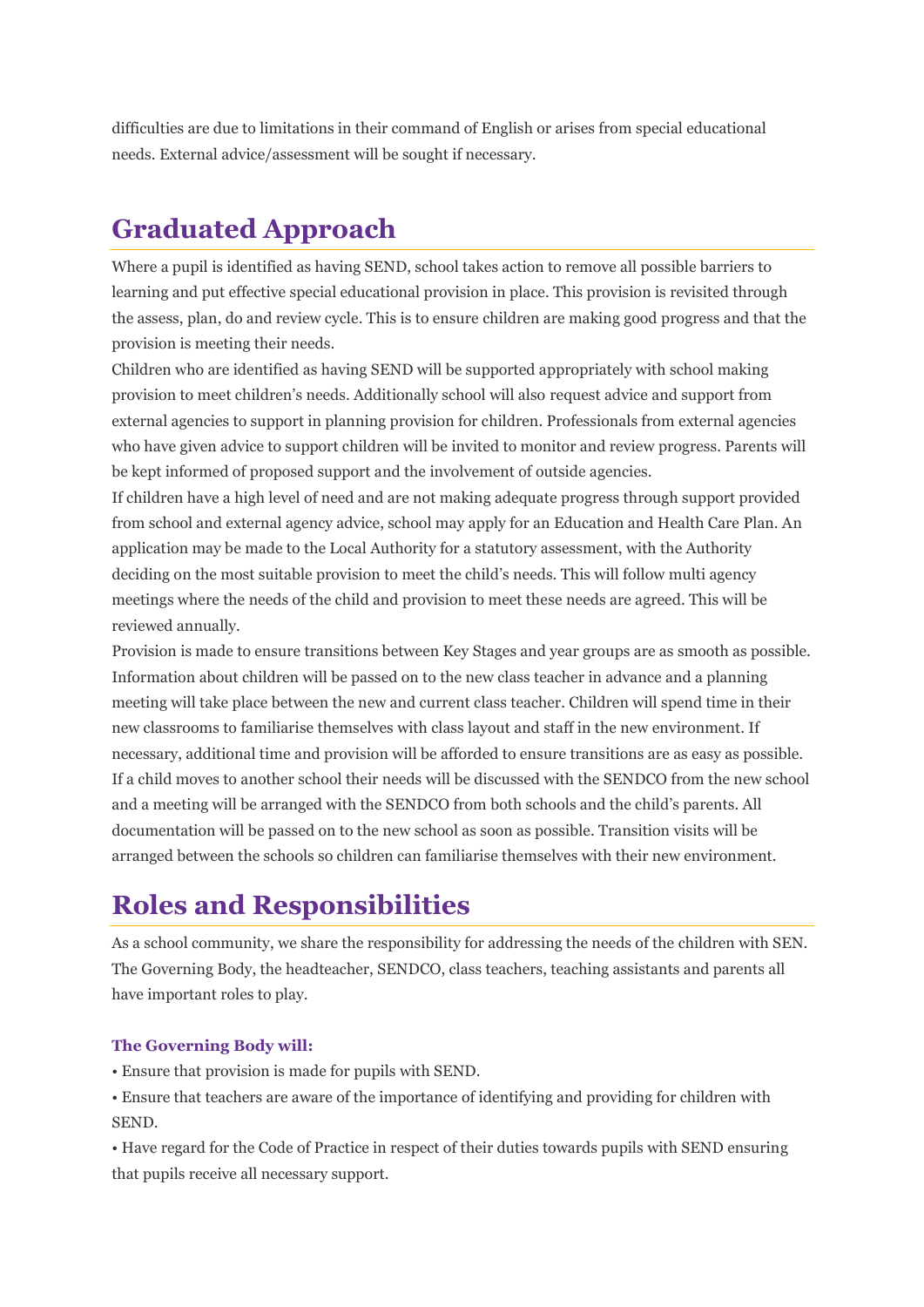• Ensure that SEND pupils take part with other pupils in all school activities in so far as this is reasonably practical.

• To ensure all children, including SEND pupils receive a broad and balanced curriculum.

• Ensure that a climate is created in school, which is inclusive of children with SEND and where the quality of education offered to all is of a high standard.

• Appoint an SEND link governor to take a particular interest in and closely monitor the school's work on behalf of children with special educational needs.

• Provide support to the SENDCO and Headteacher.

### **The Head Teacher will:**

• Be responsible for the day to day management of all aspects of the school, including the support for children with SEND.

• Determine, organise and implement the curriculum of the school, including that for pupils with SEND.

• Deploy staff as necessary, giving responsibility to the SENDCO and class teachers, but still ensuring that every child's needs are met.

• Liaise closely with the SENDCO.

• Keep the Governing Body fully informed about the provision for children with special educational needs.

• Ensure all SEND funding is allocated and spent appropriately to meet the needs of the children.

• Ensure that the legal requirements of current legislation are met within the school.

• Keep the Governing Body well informed about SEND within the school.

• Ensure the SENDCO receives training and induction in their roles.

### **The SENDCO will:**

• Oversee the successful implementation of school policy for SEND, ensuring that provision is made for all pupils.

• Implement procedures for the evaluation and monitoring of the policy and SEND Information Report annually.

• Advise a on graduated approach.

- Co-ordinate provision for children with SEND.
- Ensure that appropriate support plans are in place.

• Liaise with other staff, primary and secondary colleagues, parents and outside agencies on matters regarding SEND policy and practice.

• Be a key point of contact with external agencies.

• Advise on the deployment of the school's delegated budget and other resources to meet pupils' needs effectively.

• Provide advice, guidance and support for all staff on such matters as identification, monitoring, recording and assessment of SEND, and provision of suitable resources.

• Be familiar with the SEND Code of Practice and other SEND information; provide staff with updated information on issues relating to SEND. This may include organising or attending INSET and providing staff development opportunities regarding SEND.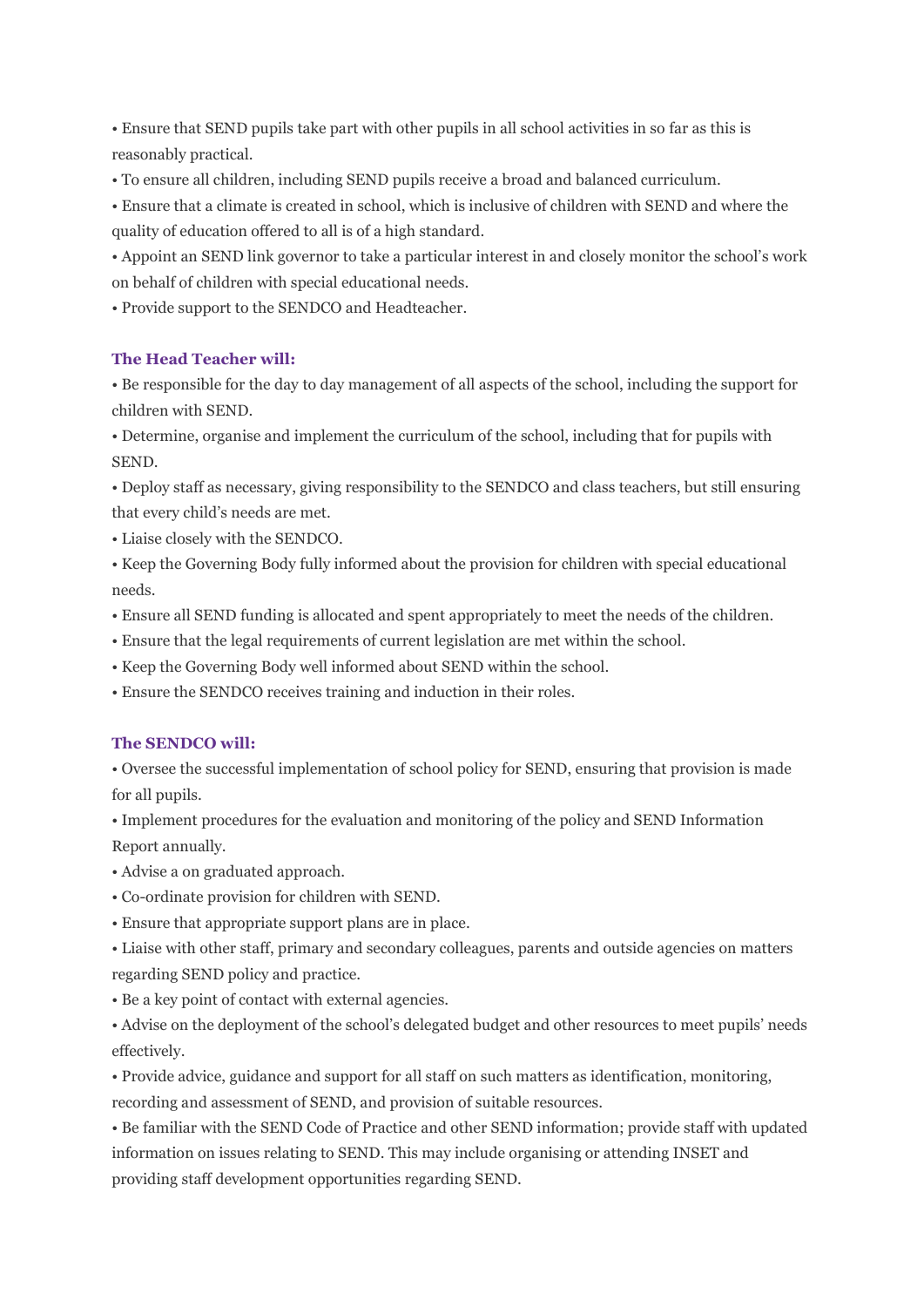• Write referrals to outside agencies for additional support.

• Hold annual reviews for those pupils at SEND Support and Support Plus and those pupils with Educational Health Care Plans.

• Report regularly to the governing body.

• Liaise with potential next providers of education to ensure a child and their parents are informed about options and a smooth transition is planned

• Work with the head teacher and school governors so that the school meets its responsibilities under the Equality Act (2010) with regard to reasonable adjustments and access arrangements

• Ensure that the school keeps the records of all children with SEND up-to-date

### **The Responsibility of the Class Teacher**

The SEND Code of Practice clearly acknowledges the important role fulfilled by the class teacher and is responsible and accountable for all pupils including those with SEND. They need to:

• Be fully aware and implement the school's procedures for identifying, assessing and making provision for pupils with special educational needs

• Write and review Support Plans every term, sharing and reviewing with parents.

• Monitor progress and be responsible for identifying, planning and delivering any additional help a child may need.

• Ensure that the curriculum and taught lessons cater for the needs of all children including those with special needs and disabilities. (i.e. through differentiated activities)

• Work with SEND pupils on a daily basis to deliver the individual programme set out in the support plan.

• Clearly identify the role of the teaching assistants.

• Complete a class provision map half termly and individual provision maps at least termly. This could be half termly if necessary.

- Continuously assess pupil progress and identify the next steps to learning.
- Develop effective relationships with parents and keep them informed of pupil progress.

• Take specific action to provide access to learning, for pupils with special educational needs, working closely with representatives of other agencies who may be supporting the pupil.

• Assisting the SENDCO in the writing of referrals to outside agencies for additional support.

• Keep SEND files in the classroom and ensure they are kept up-to-date.

### **Teaching Assistants will:**

- Provide relevant support to identified pupils.
- Develop positive working relationships with parents and professionals.
- Assist with the recording, monitoring and evaluation of pupils' progress.
- Assist with the identification and effective provision of appropriate resources.
- Undertake appropriate INSET.

• Work alongside the SENDCO and teaching staff in the preparation of Support Plans and reports for review meetings.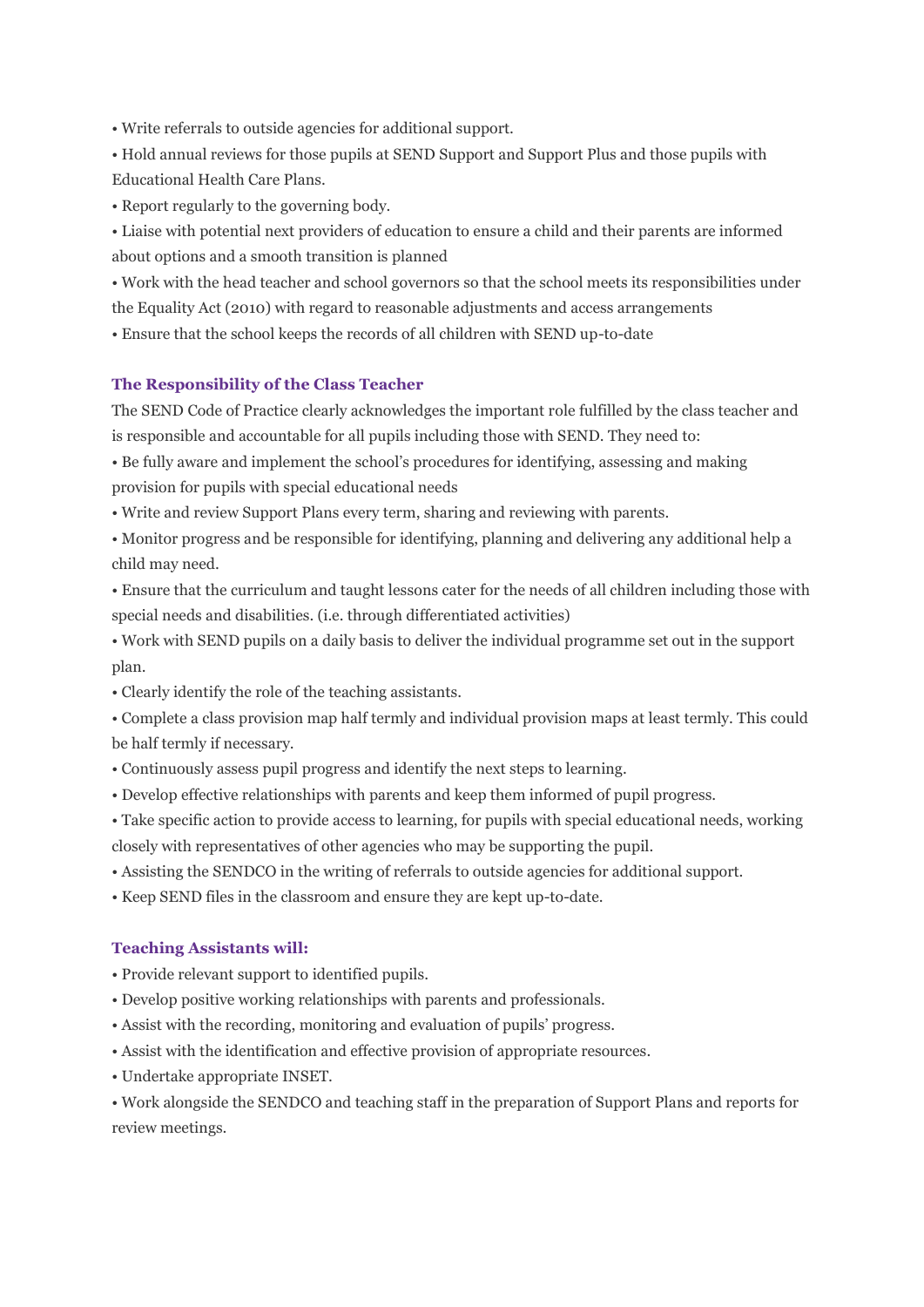### **SEND Files**

Where appropriate classes have a SEND file which is accessible to all working in that class and those in charge of monitoring i.e. SENDCO and Headteacher. These are for each pupil in the class who are on the SEND register. This file contains support plans and evaluations, documentation from other professionals involved and assessment information. These files are shared with Teaching Assistants.

### **Individual SEND Files**

Each child who has had advice from an outside agency has their own file which is kept by the SENDCO in a filing cabinet. These files contain everything that concerns that child, including reports from Outside Agencies. The class teacher will be given a copy of reports as needed, which will be kept in the child's folder in class and stored in the class cupboard. This is accessible to all those working with the child concerned.

# **Early Years**

### **SEND Support:**

When early years education practitioners who work, on a day-to-day basis with children identify that a child has SEND then:

• Together with the SENDCO interventions that are additional to or different from those provided as part of the usual curriculum entitlement, are provided to meet the child's needs.

• A Support plan will be devised.

• Parents will be notified and as part of an initial meeting a joint plan of action will be agreed. This will include the child's view, agreed targets and the parents' role in supporting the targets at home.

• SENDCO will monitor planning, future interventions and review action.

### **SEND Support Plus:**

• If the child is not making progress and advice from an outside agency is required the child will progress to what school deems to be SEND Support Plus.

• Any advice and strategies given will be implemented, including any alternative interventions that are additional or different.

• A meeting will take place with the class teacher, parents, SENDCO and other agencies involved. A joint plan of action will be agreed. This will include the child's view, agreed targets and the parents' role in supporting the targets at home.

• Further monitoring will occur.

• Termly review meetings will take place with the SENDCO, class teacher and all professionals working with the child.

• Decision reached at Assessment Planning meeting that an application will be made to the Local Authority for an Educational, Health and Care Plan (EHCP)

• Class teacher and SENDCO will prepare advice from multi-agency involvement with parental and child information and a referral to the LA will be initiated.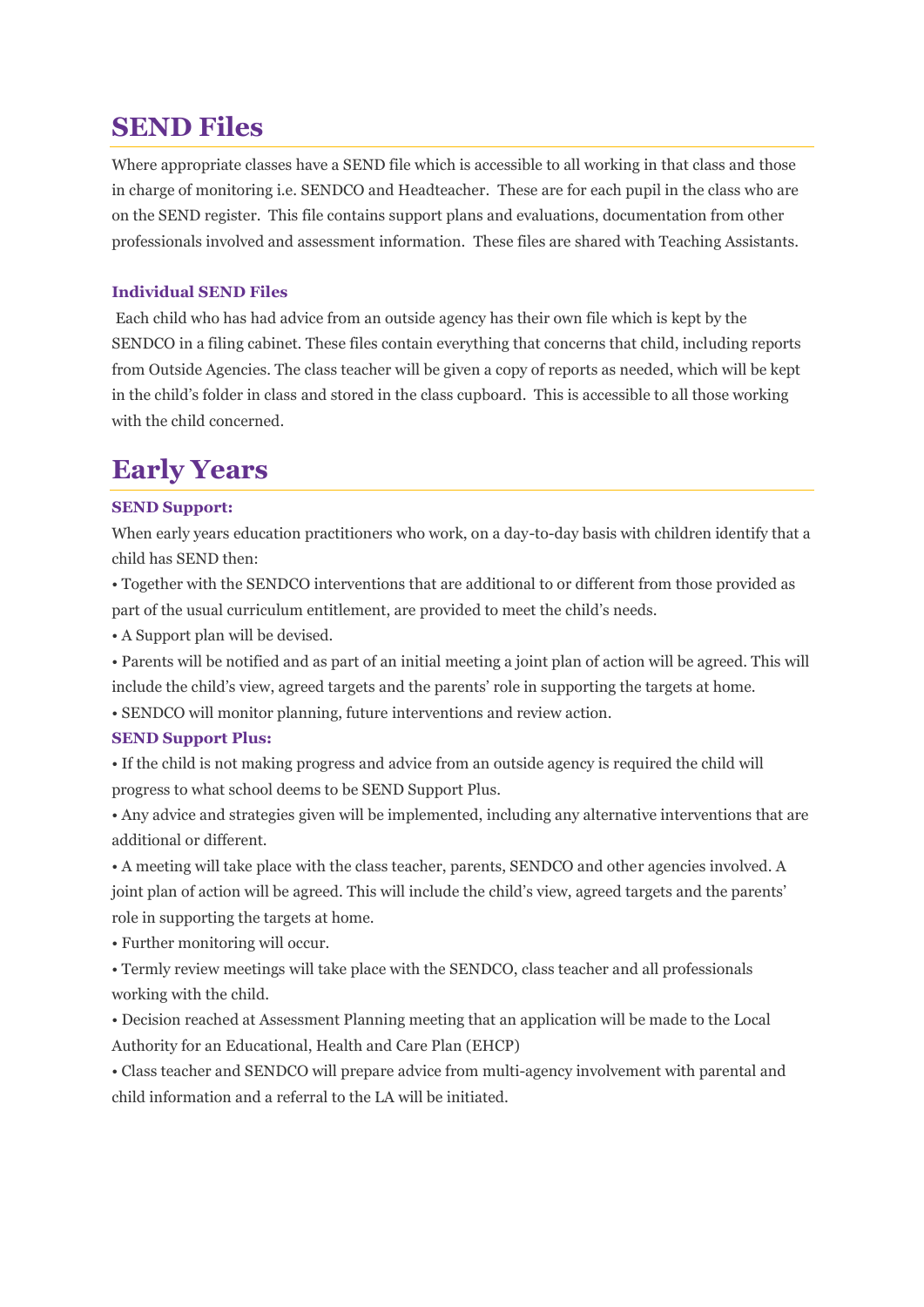### **Key Stage 1 and 2**

### **SEN Support:**

• When a class teacher identifies that a child has SEND – the class teacher devises interventions additional to or different from those provided as part of the school's usual differentiated curriculum. • The class teacher remains responsible for working with the child on a daily basis and for the planning and delivery of an individualised programme of work.

• An outcome based Support Plan will be drawn-up.

• Parents will be notified and as part of an initial meeting a joint plan of action will be agreed. This will include the child's view, agreed targets and the parents' role in supporting the targets at home.

• SENDCO will monitor planning, future interventions and review action.

### **SEND Support Plus:**

• If the child is not making progress and advice from an outside agency is required the child will progress to what school deems to be SEND Support Plus.

• Advice is implemented and targets set, monitored and reviewed on a new support plan.

• SENDCO will supervise assessment, future planning and interventions, monitoring and reviewing action taken in discussion with all concerned.

• In addition to the SENDCO and external specialists, the Headteacher, Deputy Headteacher, English and Maths subject leads may be involved to offer support and advice in the delivery of an

individualised programme of work (alternative learning strategies, resources, specific targets etc.).

• Termly review meetings will take place with the SENDCO, class teacher and all professionals working with the child.

• Decision reached at Assessment Planning meeting that an application will be made to the Local Authority for an Educational, Health and Care Plan (EHCP)

• Class teacher and SENDCO will prepare advice from multi-agency involvement with parental and child information and a referral to the LA will be initiated.

### **Educational Health and Care Plan:**

The SENDCO will:

- Respond to all communication (parents, LA, agencies).
- Negotiate with support services where required.
- Meet and support parents with all necessary arrangements.
- Arrange annual review meeting and forward subsequent documentation to the Local Authority.
- Endeavour to include 'Pupil Voice' by:
- $\lnot$  listening to the views of the child
- $\rightarrow$  involving the child in understanding their difficulties and what is needed to overcome them.

 $\rightarrow$  encouraging the child to make choices about targets on their Support Plan and other elements of the SEND process, facilitated by an adult.

 $\sim$  Support child in attending the meeting where appropriate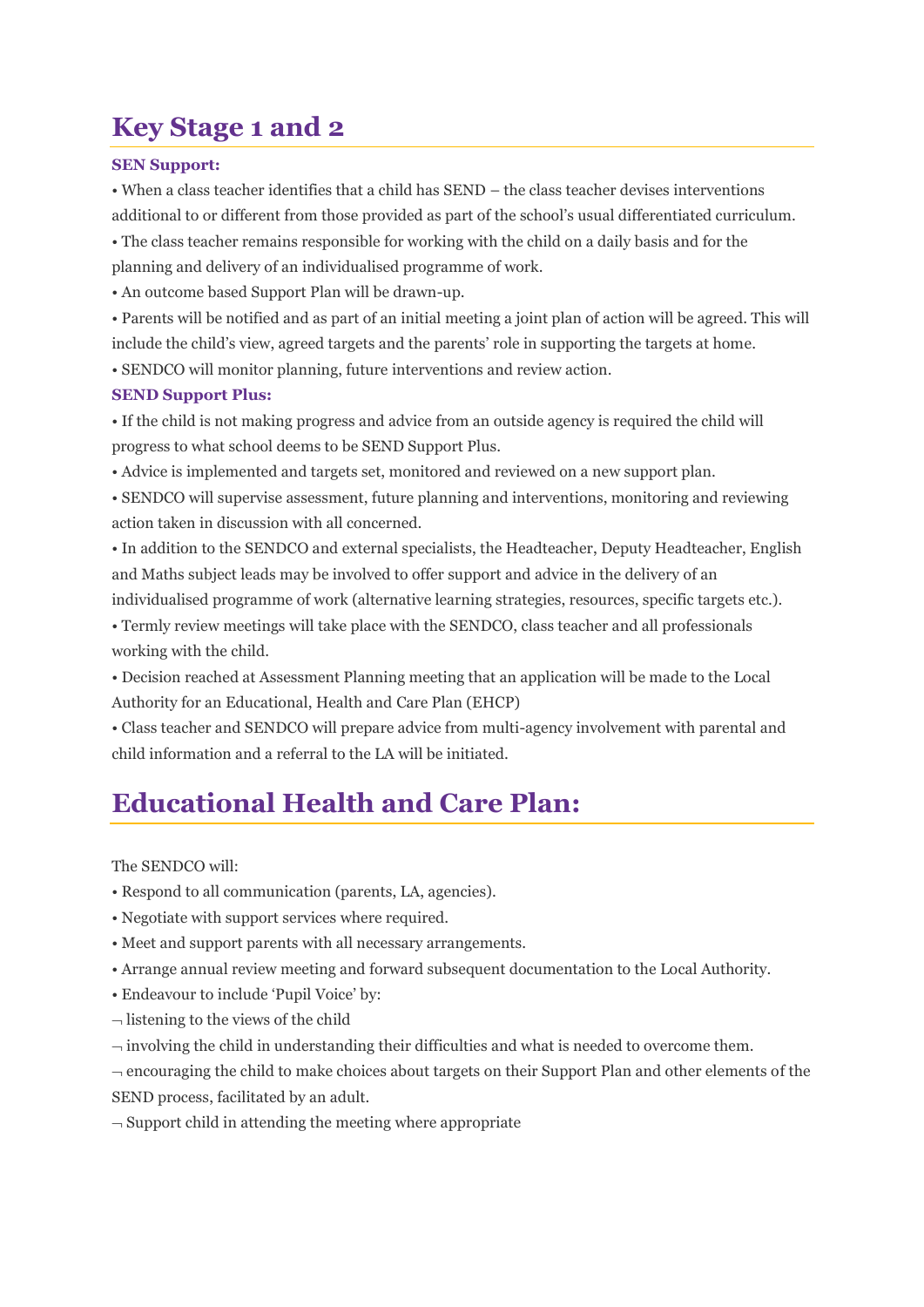# **The Use of Outside Agencies**

These services may become involved if a child continues to make little or no progress despite considerable input and adaptations. The external specialist may act in an advisory capacity, or provide additional specialist assessment or be involved in teaching the child directly. The child's individual targets/outcomes will set out strategies for supporting the child's progress. The delivery of the interventions continues to be the responsibility of the class teacher.

Outside agencies may become involved if the child:

• Continues to make little or no progress in specific areas over a long period

• Continues working at National Curriculum levels substantially below that expected of children of a similar age.

- Continues to have difficulty in developing English and Maths skills
- Has emotional or behavioural difficulties which regularly and substantially interfere with the child's own learning or that of the class group.
- Poses a danger to the child's/other child's safety because of their behaviour.
- Has sensory or physical needs and requires additional specialist equipment or regular advice or visits by a specialist service.
- Has an on-going communication or interaction difficulty that impedes the development of social relationships and cause substantial barriers to learning.
- Despite having received intervention, the child continues to fall behind the level of his peers

### **School Request for Education, Health and Care Plans**

A request will be made by the school to the Local Authority if the child has demonstrated significant cause for concern. The Local Authority will be given information about the child's progress over time, and will also receive documentation in relation to the child's special educational needs and any other action taken to deal with those needs, including any resources or special arrangements put in place. The evidence will include:

- Previous evaluated and costed support plans.
- Records of reviews and outcomes.
- Records of the child's health and medical history where appropriate.
- National Curriculum attainment expectations in key areas
- Detailed costed provision maps.
- Education and other assessments, for example from an advisory specialist.
- Educational Psychologist assessment.
- Views of the parents and child.

The parents of any child who is referred for statutory assessment will be kept fully informed of the progress of the referral. Children with an EHCP will be reviewed each term in addition to the statutory annual assessment. When this coincides with transfer to secondary school, the SENCO from the secondary school will be invited and informed of the outcome of the review.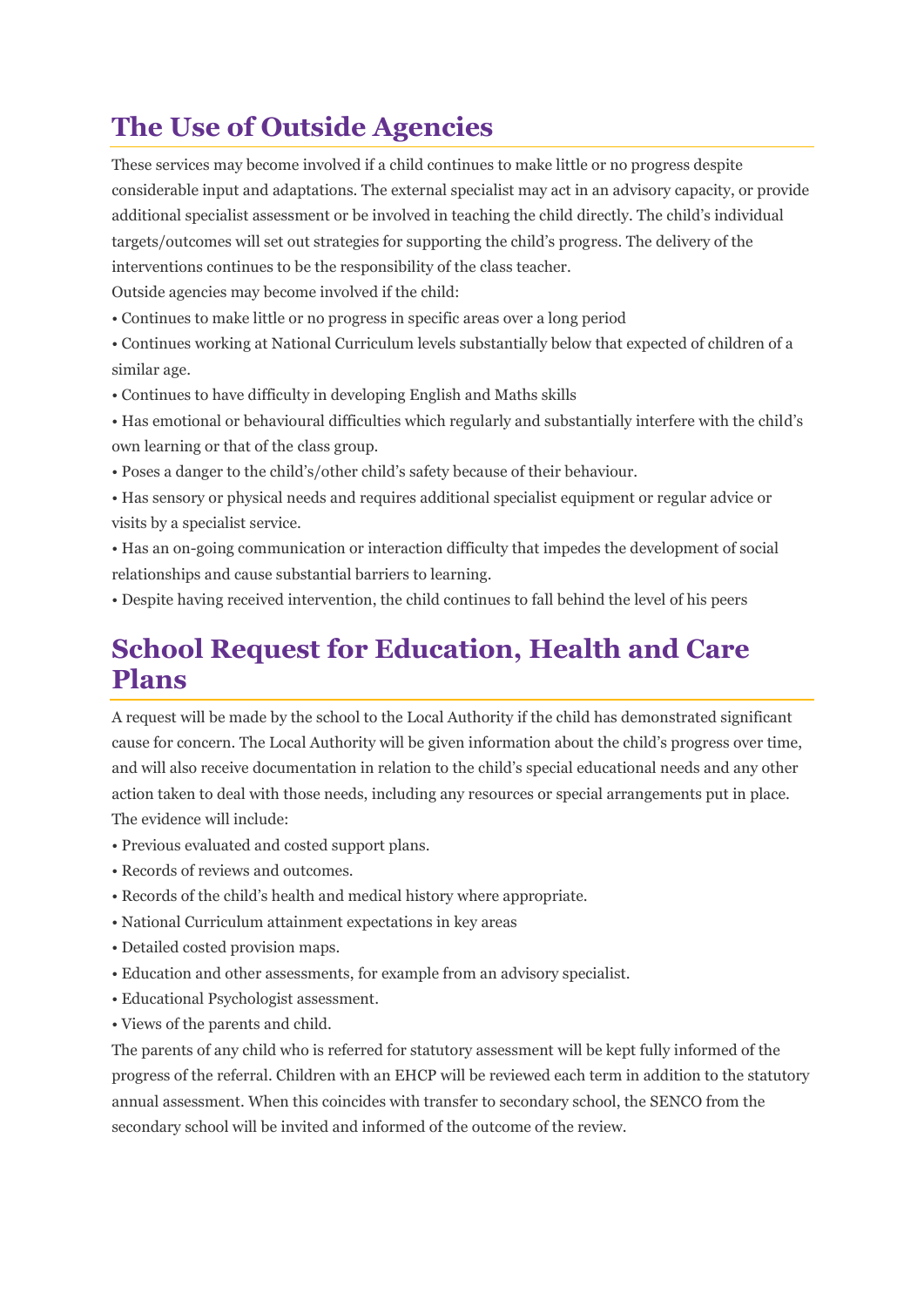# **Partnership with Parents**

All parents of children with special educational needs will be treated as partners and given support to play an active and valued role in their child's education. Children and young people with special educational needs often have a unique knowledge of their own needs and their views about what sort of help they would like. They will be encouraged to contribute to the assessment of their needs, the review and transition process.

At all stages of the special needs process, the school keeps parents fully informed and involved. We take account of the wishes, feelings and knowledge of parents at all stages. We encourage parents to make an active contribution to their child's education and have termly meetings to share the progress of special needs children with their parents.

We inform the parents of any outside intervention, and share the process of decision-making by providing clear information relating to the education of their child.

Parents have access to the SENDCO and can make appointments to see her when necessary.

# **Transition from Primary School to Secondary School**

Transition to secondary school can be difficult for many pupils, but particularly so for pupils with special needs. During the final primary year, it is vital, therefore, that plans are made to make this major transfer as positive as possible for all involved. There needs to be allocated time for the SEND Child to make extra visits to their new school to become familiar with the geography of the building. All relevant records will be transferred to the SENDCO of the secondary school in the summer term prior to the child's admission. Above all there needs to be open lines of communication between the parents, primary school, secondary school and any outside agencies to allow for concerns and problems to be addressed.

# **Handling Complaints**

Any parent can contact the Head Teacher, SENDCO, or class teacher and arrange an appointment should a problem arise. If a problem remains unresolved, a parent may take it further by following the procedures outlined in the School's Complaint's Policy as detailed on the school website.

# **Staff Training**

• Courses linked to the school's action plan and relevant targets.

• Courses linked to an area of need identified by a teacher. If a member of staff attends the training they will be responsible for providing a summary and evaluation of the course to the SENDCO and other staff in order to share learning and expertise developed.

# **Equal Opportunities**

St. Joseph's does not discriminate against children on the grounds of race, gender or ability. We seek to enable all children to have access to: